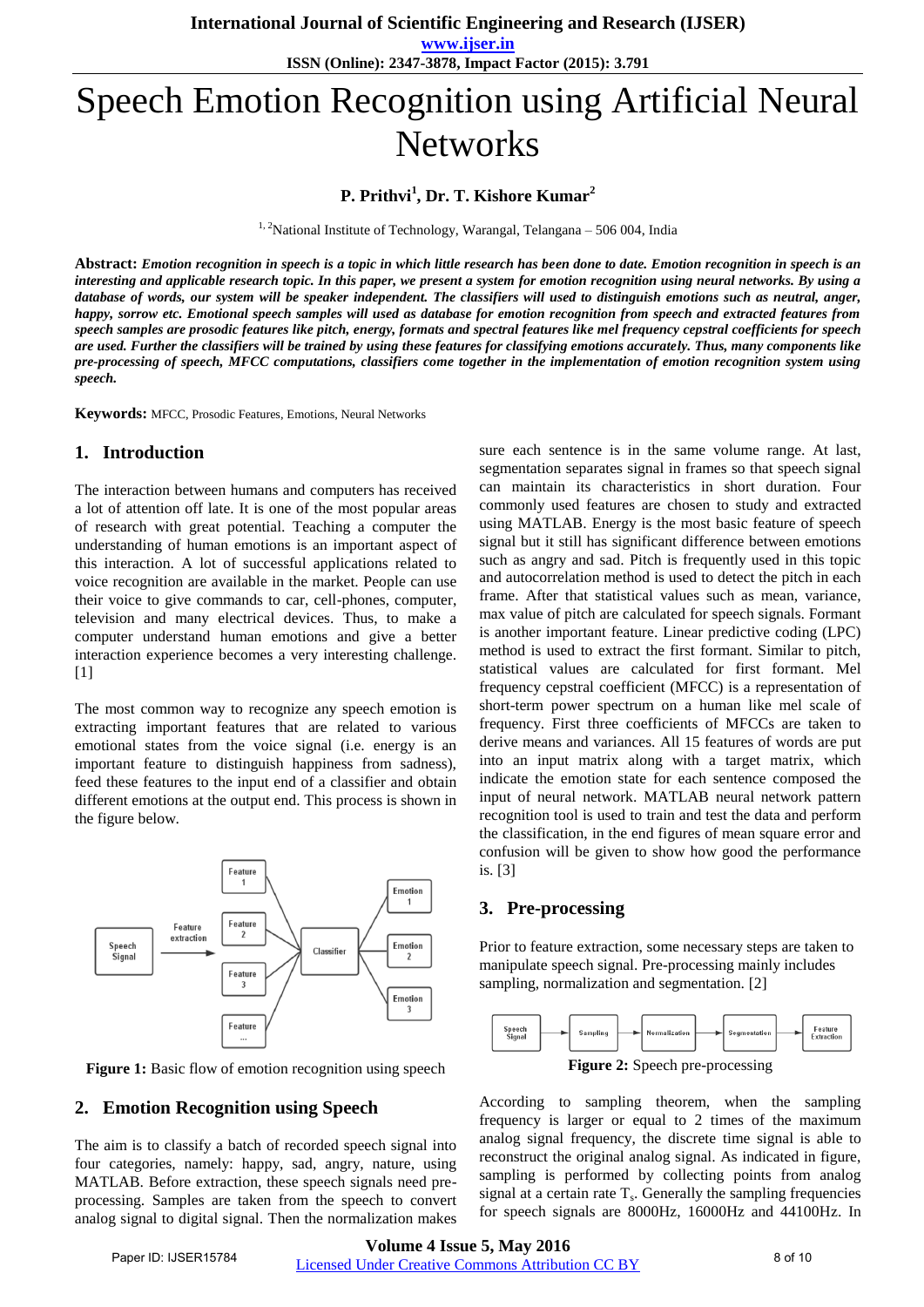MATLAB sampling is applied automatically after the recording function.



**Figure 3:** Sampling Process

Normalization process uses the signal sequence divided by maximum value of the signal to ensure each sentence has a comparable volume level.

Segmentation process divides the signal sequence into multiple frames with overlap as shown in figure. Overlapping is utilised to avoid loss of data due to aliasing. The signal  $s(n)$  becomes  $si(n)$  once framed, where i indicates the number of frames. After pre-processing, characteristics of the whole speech signal can be studied from statistical values.



**Figure 4:** Segmentation Process

## **4. Features**

#### **4.1 Energy**

Energy is the most basic feature in speech signal processing and it plays an important role in emotion recognition, e.g. speech signals corresponding to happiness and anger have much higher energy than those of sadness. The record function used in MATLAB has a threshold level for minimum voice, which highly reduces the effect of noise.

#### **4.2 Pitch**

Pitch known as the perceived rising and falling of voice tone, is the perceptual form of fundamental frequency. It represents the vibration frequency of vocal folds during speaking. It's called fundamental frequency because it sets the periodic baseline for all higher- frequency harmonics contributed by the pharyngeal and oral resonance cavities above. It is the source of speech model. Besides, it is the most frequently used feature in speech emotion recognition. There are many

ways to estimate pitch from a speech signal. Auto-correlation method is used for it is a commonly used method and is easy to practice. This method uses short-term analysis technique to maintain characteristic for each frame, which means preprocessing should be fully applied before pitch extraction. Since autocorrelation can decide the period of a periodic signal, for each frame autocorrelation is applied.

#### **4.3 Formant**

Formant frequencies are defined as resonances in vocal tract and they determine characteristic timbre of vowel. It is also a very useful feature for speech recognition and could be found in many speech emotion studies. The peaks of the frequency response from a linear prediction filter are the formants. This illustration also provides a way to obtain the formants. That is to compute the roots of a linear prediction coding (LPC) polynomial. This should be done at frame level as well. The linear prediction coding as its name indicate that it predicts current sample as a linear combination of past samples.

#### **4.4 MFCC**

The Mel-Frequency Cepstrum Coefficients (MFCC) is an accurate representation of short time power spectrum of a sound. The advantage of MFCC is that it imitates the reaction of human ear to sounds using a mel scale instead of linearly spaced frequency bands.



Cepstral Coefficients (MFCC)

**Figure 5:** MFCC block diagram

# **5. Results and Conclusions**

Energy of the speech signal is extracted after normalization. Sad emotion has the least energy while angry emotion has the highest emotion.

The pitches of speech signal vary with time. Mean value and variances are calculated for each speech signal. All the pitches are in the same range. The formants are in the range of 350 – 1000 Hz range. Mean and variance values of formants are calculated.

Sad speech are slow, depressing and powerless. Reasonable ranges for pitch and formant have to be defined to avoid erroneous values. Accuracy is of utmost importance in feature extraction process. The accuracy depends on the number of times the neural network is trained. [4][5][6]

MATLAB is a good tool with a good user interface. It can be used for speech recognition and classification. Energy, pitch, formant, MFCC prove to be best representations of emotion for speech signal.